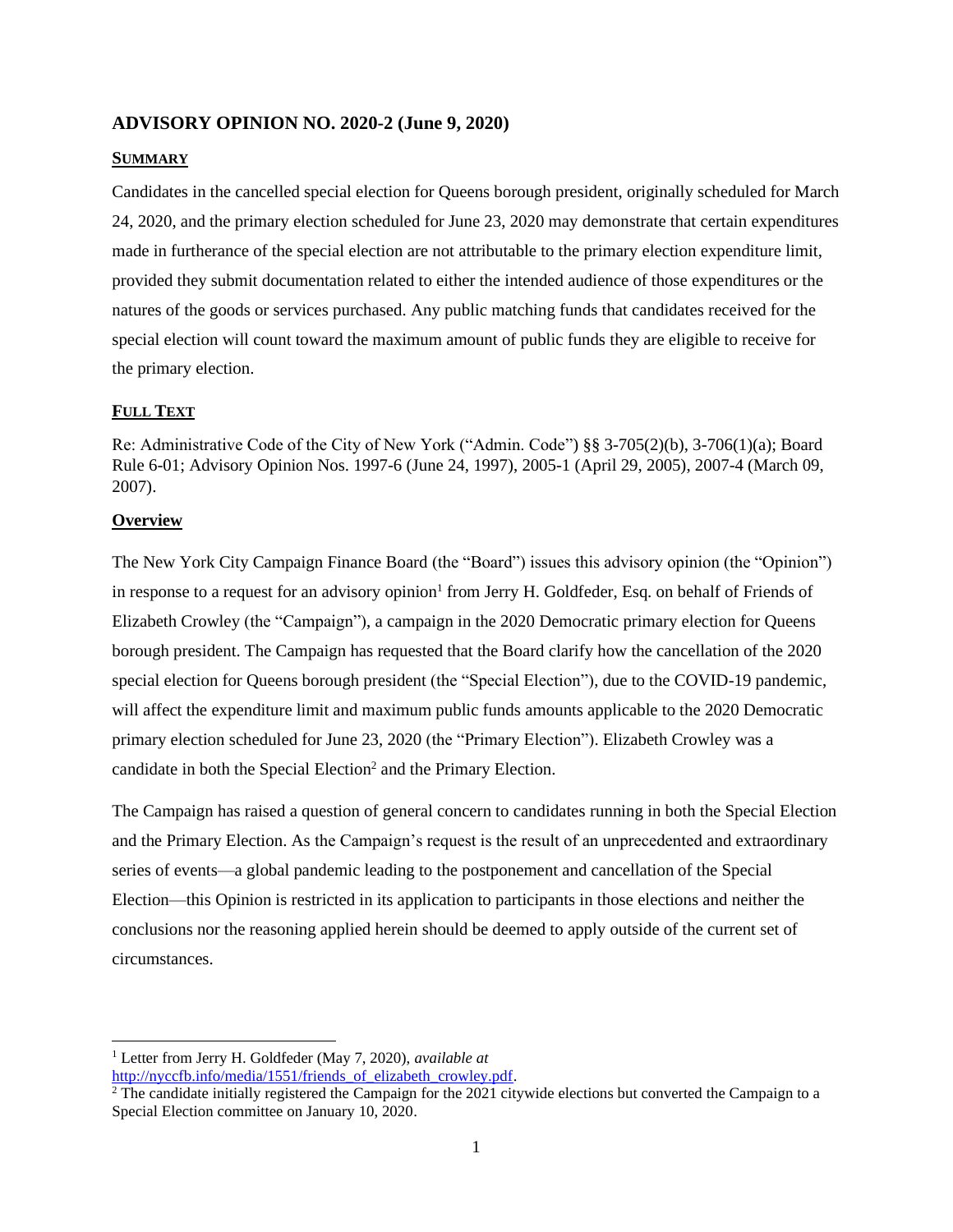#### **Background – Special Election, Cancellation, and Guidance from CFB Staff**

On January 1, 2020, then-Queens Borough President Melinda Katz vacated the office to become the Queens County District Attorney. Pursuant to the New York City Charter, vacancies in the office of borough president that occur in the first three years of a term, and more than 90 days before a primary election, are filled by non-partisan special elections. *See* N.Y.C. Charter §§ 81(e)(4), (6)(a), (7). The winner of the special election holds office until December 31 of the year of the special election. *See*  N.Y.C. Charter §§ 81(e)(7). The remainder of the term is filled by the winner of the general election, with candidates nominated in a primary election. *See* N.Y.C. Charter § 81(e)(2). Candidates may thus concurrently seek election and nomination in the special and primary elections, respectively.

On January 2, 2020, Mayor Bill de Blasio proclaimed March 24, 2020 as the date for the Special Election to fill the Queens borough president vacancy for the remainder of 2020. Candidates seeking nomination for election to fill the vacancy through 2021 would do so in the Primary Election scheduled for June 23, 2020.

On March 16, 2020, due to the coronavirus outbreak in New York City, Mayor de Blasio cancelled the Special Election via executive order.<sup>3</sup> In an executive order issued on March 29, 2020, Governor Andrew Cuomo rescheduled the Special Election for June 23, 2020. <sup>4</sup> On April 24, 2020, Governor Cuomo cancelled the Special Election.<sup>56</sup>

On April 27, 2020, Campaign Finance Board staff ("CFB staff") informed candidates running in both the Special and Primary Elections that their committees would be subject to the Primary Election contribution and expenditure limits and that, pursuant to Board Rules 5-01(a) and 6-01(h), the Board would presume

<sup>4</sup> *See* New York State Governor's Executive Order No. 202.13 (Mar. 29, 2020) *available at* [https://www.governor.ny.gov/news/no-20213-continuing-temporary-suspension-and-modification-laws-relating](https://www.governor.ny.gov/news/no-20213-continuing-temporary-suspension-and-modification-laws-relating-disaster-emergency)[disaster-emergency.](https://www.governor.ny.gov/news/no-20213-continuing-temporary-suspension-and-modification-laws-relating-disaster-emergency) Mayor de Blasio incorporated the Governor's Executive Order in his Executive Order No. 105,

issued on April 4, 2020. *See* New York City Mayor's Executive Order No. 105 (Apr. 4, 2020), *available at* [https://www1.nyc.gov/assets/home/downloads/pdf/executive-orders/2020/eeo-105.pdf.](https://www1.nyc.gov/assets/home/downloads/pdf/executive-orders/2020/eeo-105.pdf)

<sup>5</sup> *See* New York State Governor's Executive Order No. 202.23 (Apr. 24, 2020), *available at* [https://www.governor.ny.gov/news/no-20223-continuing-temporary-suspension-and-modification-laws-relating](https://www.governor.ny.gov/news/no-20223-continuing-temporary-suspension-and-modification-laws-relating-disaster-emergency)[disaster-emergency.](https://www.governor.ny.gov/news/no-20223-continuing-temporary-suspension-and-modification-laws-relating-disaster-emergency)

<sup>3</sup> *See* New York City Mayor's Executive Order No. 100 (Mar. 16, 2020), *available at* [https://www1.nyc.gov/assets/home/downloads/pdf/executive-orders/2020/eeo-100.pdf.](https://www1.nyc.gov/assets/home/downloads/pdf/executive-orders/2020/eeo-100.pdf)

<sup>6</sup> Two candidates in the Special Election, Jim Quinn and Dao Yin, challenged Governor Cuomo's executive order arguing that it exceeded his authority under Executive Law § 29-a. The New York State Supreme Court for Queens County denied their request for an injunction and the New York State Appellate Division,  $2<sup>nd</sup>$  Department affirmed the lower court's ruling.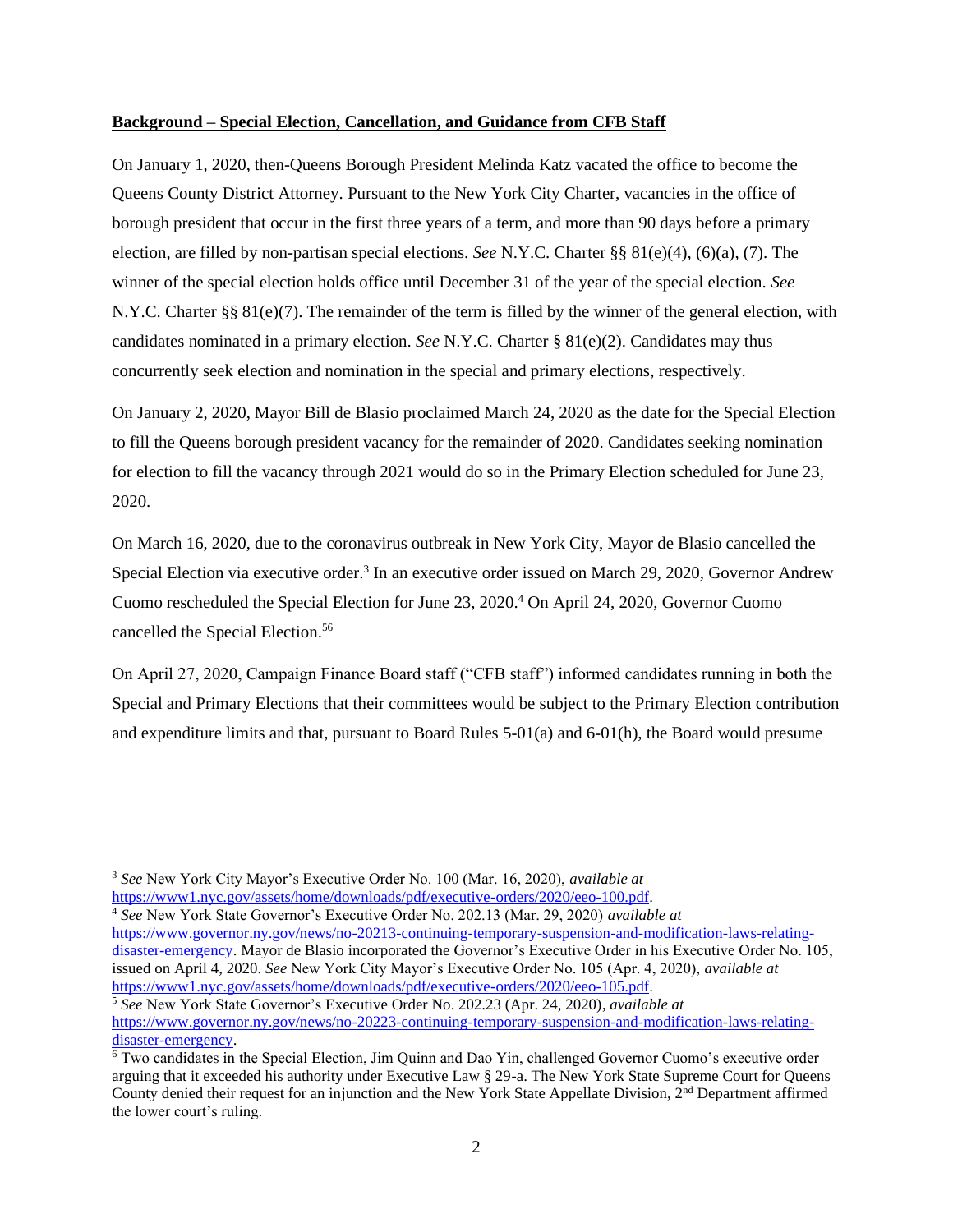that all contributions received and expenditures made for the Special Election are attributable to the Primary Election.<sup>7</sup>

## **Advisory Opinion Request**

The Campaign has requested clarification regarding the attribution of certain expenditures made prior to the cancellation of the Special Election to the Campaign's Primary Election expenditure limit. The Campaign has further requested clarification regarding whether public funds received during the Special Election will count against the maximum amount of public funds the Campaign is eligible to receive for the Primary Election.

## **Applicable Statutes, Board Rules, and Advisory Opinions**

Section 3-705(2)(b) of the Administrative Code of the City of New York (the "Administrative Code") provides that participating candidates may not receive public funds in excess of \$1,230,000 in a primary election for the office of borough president (the "Public Funds Cap").

Section 3-706(1)(a) of the Administrative Code provides that candidates seeking nomination in a primary election for the office of borough president shall not make expenditures in excess of \$1,640,000 in the year of the election prior to the date of the election (the "Expenditure Limit").

Section  $3-706(1)(c)$  of the Administrative Code provides that expenditures made by participants in a primary election prior to the date of the primary election shall be deemed to have been made for that primary election.

Section 3-706(2) of the Administrative Code provides that, in the three calendar years prior to the year of the election, participants seeking nomination in a primary election for the office of borough president may make up to \$153,000 in expenditures that will not count against the Expenditure Limit.

Section 3-706(4) of the Administrative Code provides that participating candidates may claim that expenditures made for certain purposes are exempt from the Expenditure Limit and must provide detailed documentation in support of those claims.

Board Rule 6-01(c) provides that participating candidates have the burden of monitoring their expenditures to ensure that they do not exceed the Expenditure Limit.

 $7$  CFB staff further instructed candidates running only in the Special Election that they must cease making expenditures using public funds.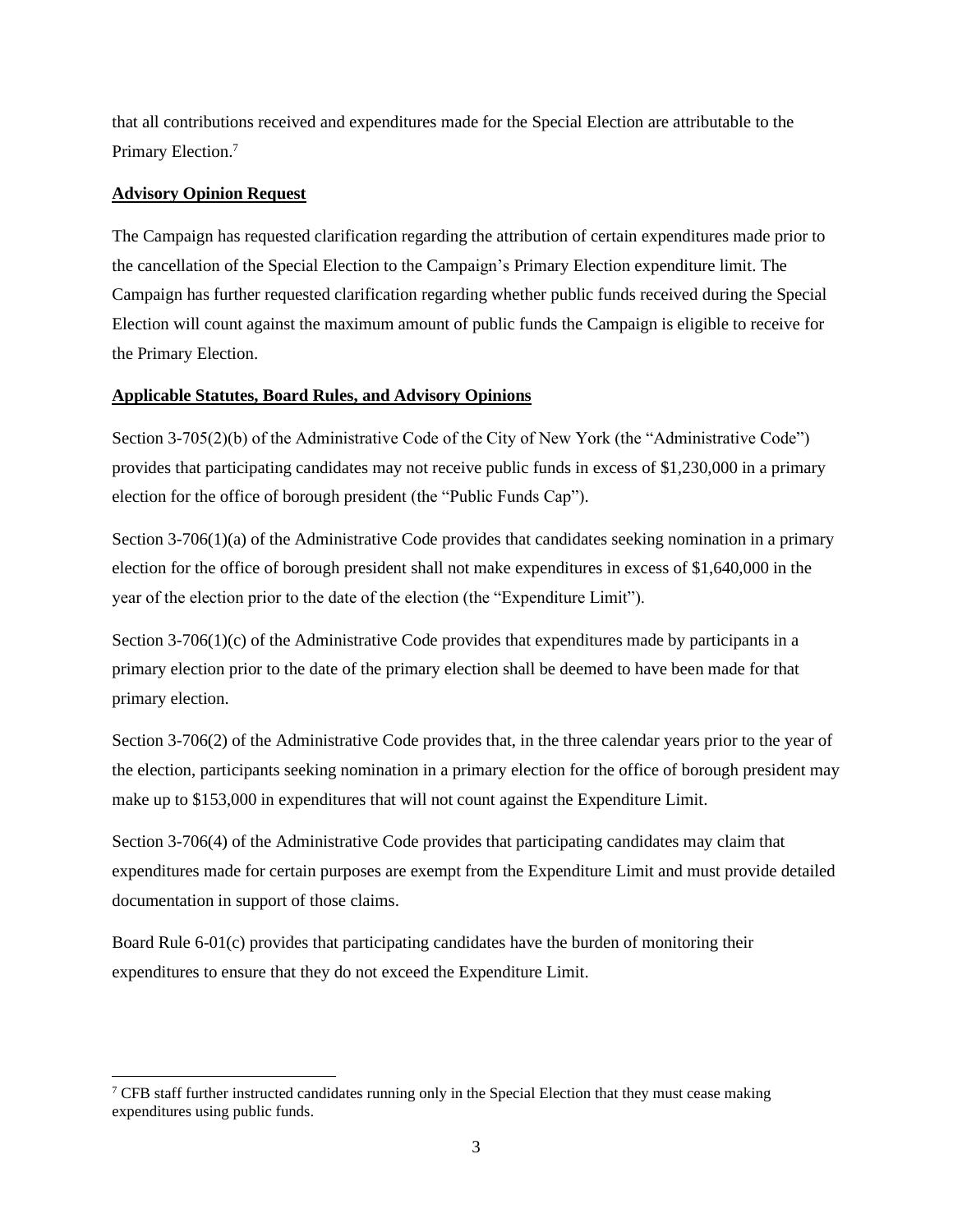Board Rule 6-01(d) provides that all expenditures in furtherance of a participant's nomination or election are included in the calculation of the expenditure limit.

Board Rule 6-01(h)(i) provides that an expenditure is presumed to be made for the first covered election following the date on which it is made in which the participant is a candidate (the "Presumption").

Board Rule 6-01(h)(v) provides that expenditures are made when goods or services are received, used, or rendered, regardless of when payment is made, and that expenditures for goods or services received, used, or rendered in more than one year shall be attributed in a reasonable manner to the expenditure limit.

Advisory Opinion No. 1997-6 ("A.O. 1997-6") holds that certain types of expenditures made for an abandoned mayoral campaign may not be attributable to an election for borough president under specific circumstances, provided that the campaign can submit documentation sufficient to rebut the Presumption.

Advisory Opinion No. 2005-1 ("A.O. 2005-1") holds that specifically defined expenditures made during a primary election are attributable to the general election expenditure limit, provided that campaigns overcome the presumption of Board Rule  $6-01(h)(i)$  and demonstrate that the expenditure exclusively benefits the general election campaign.

Advisory Opinion No. 2007-4 ("A.O. 2007-4") considers the attribution of expenditures between a candidate's concurrent campaigns for mayor and the member of Congress. A.O 2007-4 holds that expenditures are attributable based on their underlying purpose as determined by an assessment of factors, including the subject matter of the material or activity, the geographic distribution and location of the material or activity, the timing of the material or activity and the relative benefit received or likely to be received by each campaign as a result of the material or activity.

## I. Expenditure Limit Attribution

The Campaign has claimed that expenditures totaling \$290,554.23 for the following goods or services should be excluded from the Expenditure Limit:

- a. Professional field operations firms;
- b. Mailers and literature directed to non-Democratic voters;
- c. Posters that feature the March 24, 2020 date for the Special Election;
- d. Petition printing and signature gathering costs for Special Election ballot access;
- e. Get-out-the-vote ("GOTV") texting services allocated to non-Democratic voters;
- f. Cable and digital advertisements consumed by non-Democratic voters;
- g. Salaries paid to field employees for time spent targeting non-Democratic voters;
- h. Polling of likely voters in the Special Election;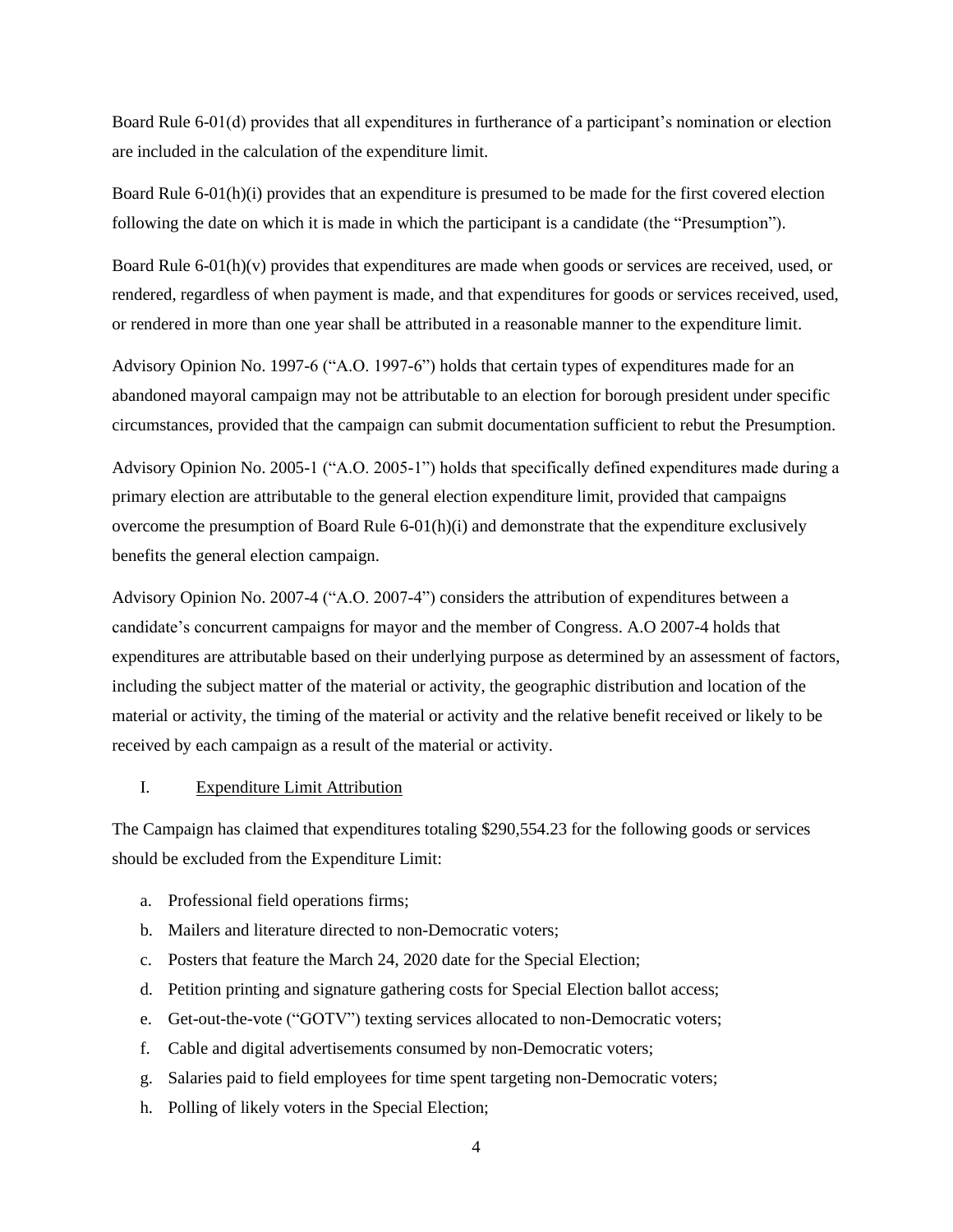- i. Attorneys' fees related to qualifying for the Special Election ballot;
- j. Staff salaries paid prior to the cancellation of the special election; and
- k. Holiday cards mailed to non-Democratic voters.

The Campaign further asks that the Board not attribute public funds that it received prior to the cancellation of the Special Election to the Primary Election Public Funds Cap.

#### a. Preliminary Matters

The starting point for any discussion of expenditure attribution is Section 3-706 of the Act, which states that all expenditures made prior to the date of a primary election "shall be deemed to have been made" for that election. *See* Admin. Code § 3-706(1)(c). The Board presumes that expenditures are made for the first covered election in which a participant or non-participant is a candidate, following the date on which they are made. *See* Board Rule 6-01(h)(i). This rebuttable presumption is intended to avoid an "unduly rigid" application of the law which does not fairly account for the time between when funds are disbursed, and goods or services are received. *See* Advisory Opinion 2005-1; Board Rule 6-01(h)(v). Campaigns seeking to attribute expenditures to a different expenditure limit must rebut the Presumption by providing detailed, contemporaneous documentation of the expenditure during the post-election audit process. *See*  Board Rules  $6-01(h)(i)$ ,  $(v)(C)$ .

The Board does not accept arguments that the value of an expenditure is less than its actual cost and will not generally consider the "impact, effectiveness, or utility" of an expenditure when attributing it to an expenditure limit. *See* A.O. 2005-1; A.O. 1997-6; Advisory Opinion 1993-7 (July 20, 1993). The Board has, in certain limited circumstances, permitted campaigns to rebut the Presumption by demonstrating that expenditures made in contemplation of one election would not have been made for, or would have no purpose or benefit for, another election.<sup>8</sup> However, when considering whether campaign expenditures are attributable to a specific election, the Board must balance a campaign's interest in not having expenditures made for another election attributed to its expenditure limit against the interests of campaigns that do not have the ability to make such arguments, and are therefore required to abide by the expenditure limit. *See* A.O. 1997-6.

The Board is mindful of the fact that candidates who were in both the Special and Primary Election are now faced with the difficulty of having to operate within a single expenditure limit. Accordingly, it notes

<sup>8</sup> S*ee* A.O. 1997-6 ("The borough president election covers a much smaller constituency… As a result, a number of campaign expenses made by [the mayoral campaign]… would not be made or have a benefit for a [borough president election]."); A.O. 2007-4 (finding that contributions to organizations outside of city limits were likely not attributable to the candidate's mayoral campaign while the candidate's policy website may have reached an audience in the City, causing it to be attributable) Advisory Opinion No. 1989-2 (January 3, 1989).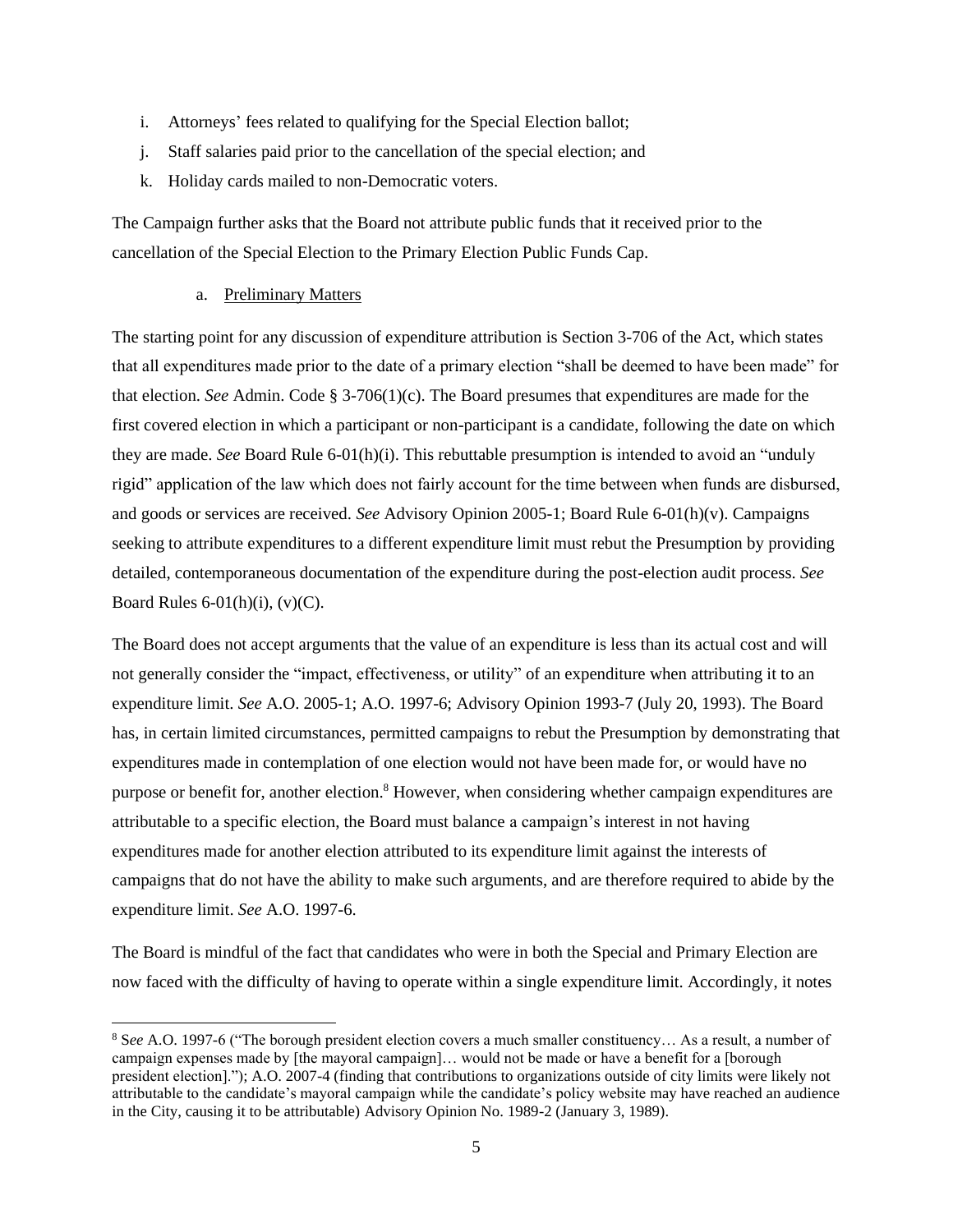that, due to the consolidation of the Special Election and Primary Election, any expenditures made prior to January 1, 2020 are applicable to the Primary Election out-year expenditure limit. *See* Admin. Code § 3-706(2). Thus, up to \$153,000 in expenditures made by either campaign prior to January 1, 2020 will not be attributed to the Expenditure Limit.

In its request, the Campaign has asked that the Board not attribute various expenditures or portions of expenditures to the Expenditure Limit. In effect, the Campaign is requesting the Board to consider that some expenditures should be solely considered to be for the cancelled Special Election. Given the unique circumstances confronting candidates in the Special Election and Primary Election, and in light of the Board's prior interpretations of the Act and Board rules, the Board will determine that expenditures should not be attributed to the Primary Election expenditure limit where campaigns demonstrate that the expenditures related solely to the Special Election, based on either the intended audience of campaign expenditures or the nature of the goods or services purchased, as described in detail below. Campaigns may submit documentation necessary to rebut the Presumption in any future disclosure statement filing or during the post-election audit.<sup>9</sup> However, campaigns should be mindful that any expenditures not attributed to the Primary Election expenditure limit, and thus deemed not to be in furtherance of the Primary Election, will not be considered qualified expenditures for purposes of a campaign's final public funds calculation and any potential public funds repayment obligation. *See* Admin. Code §§ 3-702(21)(a); 3-704; 3-710(2); Board Rules 9-01, 9-02(b).

The Board generally considers the timing of expenditures when determining whether a campaign has rebutted the Presumption (*see* A.O. 2007-4) and will distinguish between campaign expenditures made before and after March 16, 2020 when determining whether they should be attributed to the Primary Election. Candidates in the Special Election could not have readily foreseen its cancellation on March 16 and, therefore, may reasonably claim that expenditures made<sup>10</sup> prior to that date were in furtherance of their Special Election campaigns. Thus, with respect to expenditures made prior to March 16, the Board will consider campaigns to have rebutted the Presumption if they demonstrate that either of the factors

<sup>&</sup>lt;sup>9</sup> In its request, the Campaign identified an expenditure for attorneys' fees related to Special Election ballot access. The Campaign may be able to claim that this and other expenditures are exempt from the Expenditure Limit if it submits detailed, contemporaneous documentation to demonstrate that the expenditure qualifies as exempt. *See*  Admin. Code § 3-706(4); Board Rule 6-01(i)(iii). The Campaign must also amend its prior disclosure statements to claim such expenditures as exempt.

<sup>&</sup>lt;sup>10</sup> Pursuant to Board Rule 6-01(h)(v), expenditures are "made" when the goods or services are received, used, or rendered, regardless of when payment is made. In seeking to rebut the Presumption, campaigns may wish to demonstrate that expenditures made after March 16 were actually incurred prior to that date. To do so, campaigns must submit detailed, contemporaneous documentation, such as a contract or invoice, showing the date on which it actually incurred the expenditure and provide a sworn statement indicating that the campaign was unable to cancel or obtain a refund for such expenditure prior to March 16.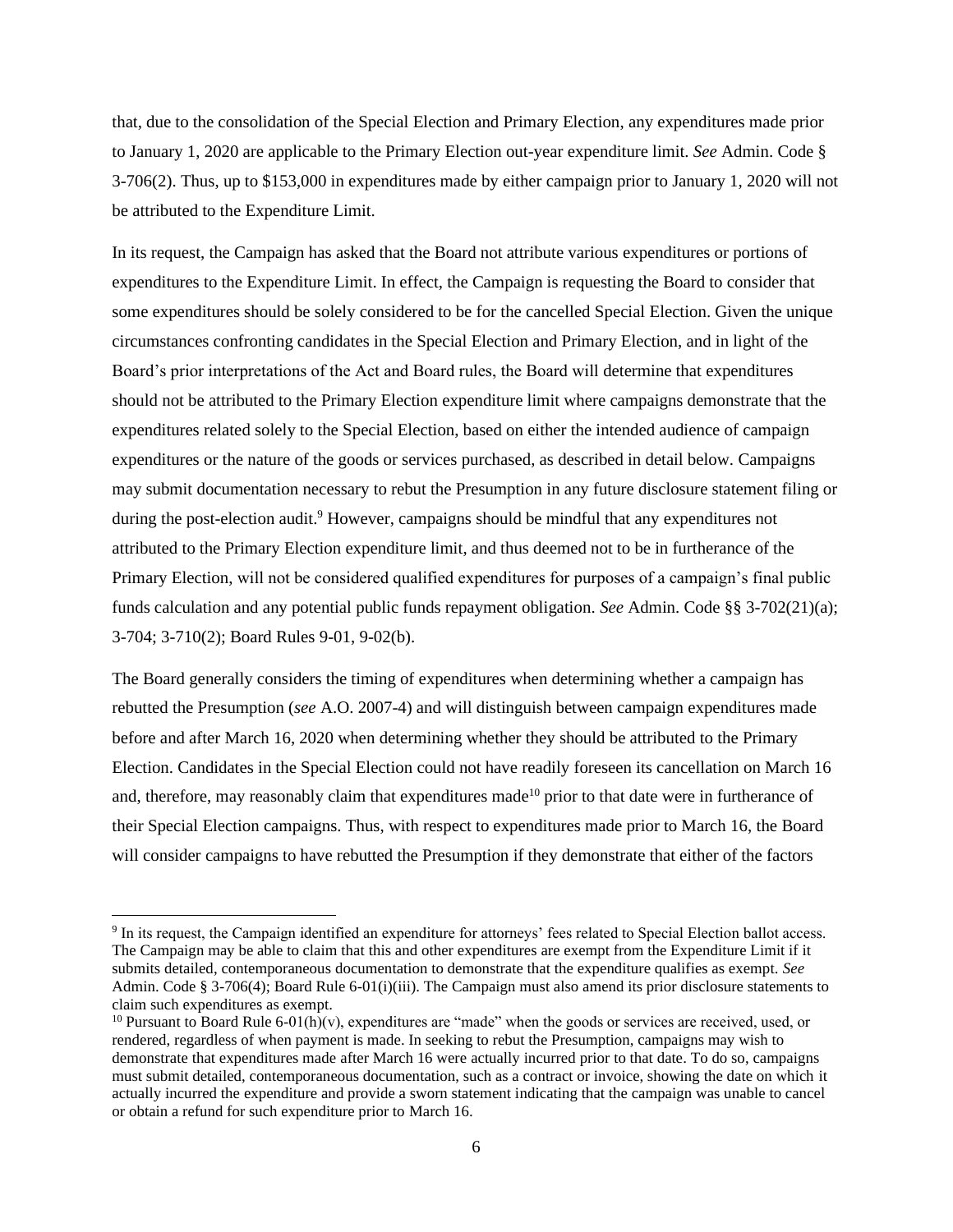discussed below applies to a given expenditure. However, after March 16, Special Election campaigns made expenditures over periods in which there was no longer a Special Election, they had not planned to conduct a Special Election campaign, or they were concurrently campaigning for the Primary Election. Given the uncertainty that existed within these periods and the complexities inherent in concurrent campaigning, there is increased potential that Special Election expenditures also benefitted candidates' Primary Election campaigns. Thus, the Board will presumptively attribute expenditures made on March 16 or later to the Primary Election. *See* Board Rule 6-01(h)(i). Campaigns are, of course, welcome to submit any explanation or documentation they desire, including evidence of the factors discussed below, to rebut the Presumption with respect to such expenditures.

As an example, the Campaign references GOTV texting expenditures in its request. Although the Campaign's description does not include dates or a time period, the Board assumes for the purposes of this example that these expenditures occurred prior to March 16. Thus, the Board would consider the Campaign to have rebutted the Presumption with respect to its GOTV expenditures where it provides detailed, contemporaneous documentation, such as invoices, timesheets, and copies of the text script, to demonstrate that it made the expenditures prior to March 16 and either the intended audience of the expenditures or nature of the goods or services received, as discussed below.<sup>11</sup> If the Campaign made the GOTV expenditures after March 16, it may attempt to rebut the Presumption by demonstrating one or both of those factors or providing any other explanations or documentation it considers relevant. However, such a demonstration would not necessarily be sufficient to rebut the Presumption.

The Campaign has not identified the dates or time periods in which it made any of the expenditures identified in its request. Thus, the Board cannot opine on the Campaign's burden for each expenditure. However, the Board has attempted to describe in this Opinion the information and documentation the Campaign would need to provide to satisfy the two factors discussed below and rebut the Presumption.

## b. Intended Audience or Electorate of Campaign Expenditures

The Special Election electorate consisted of all voters registered in Queens County, while the Primary Election electorate consists only of registered Democrats. As a result, the Special Election electorate was

 $<sup>11</sup>$  The Campaign similarly references expenditures for petitioning in its request. As the petitioning deadline for the</sup> Special election was January 14, 2020, the Board will assume that such expenditures occurred prior to March 16, 2020. Thus, the Campaign may rebut the Presumption with respect to its petitioning expenditures by providing detailed, contemporaneous documentation, such as invoices and timesheets, demonstrating the date such services were rendered and their intended audience or the nature of the goods or services received.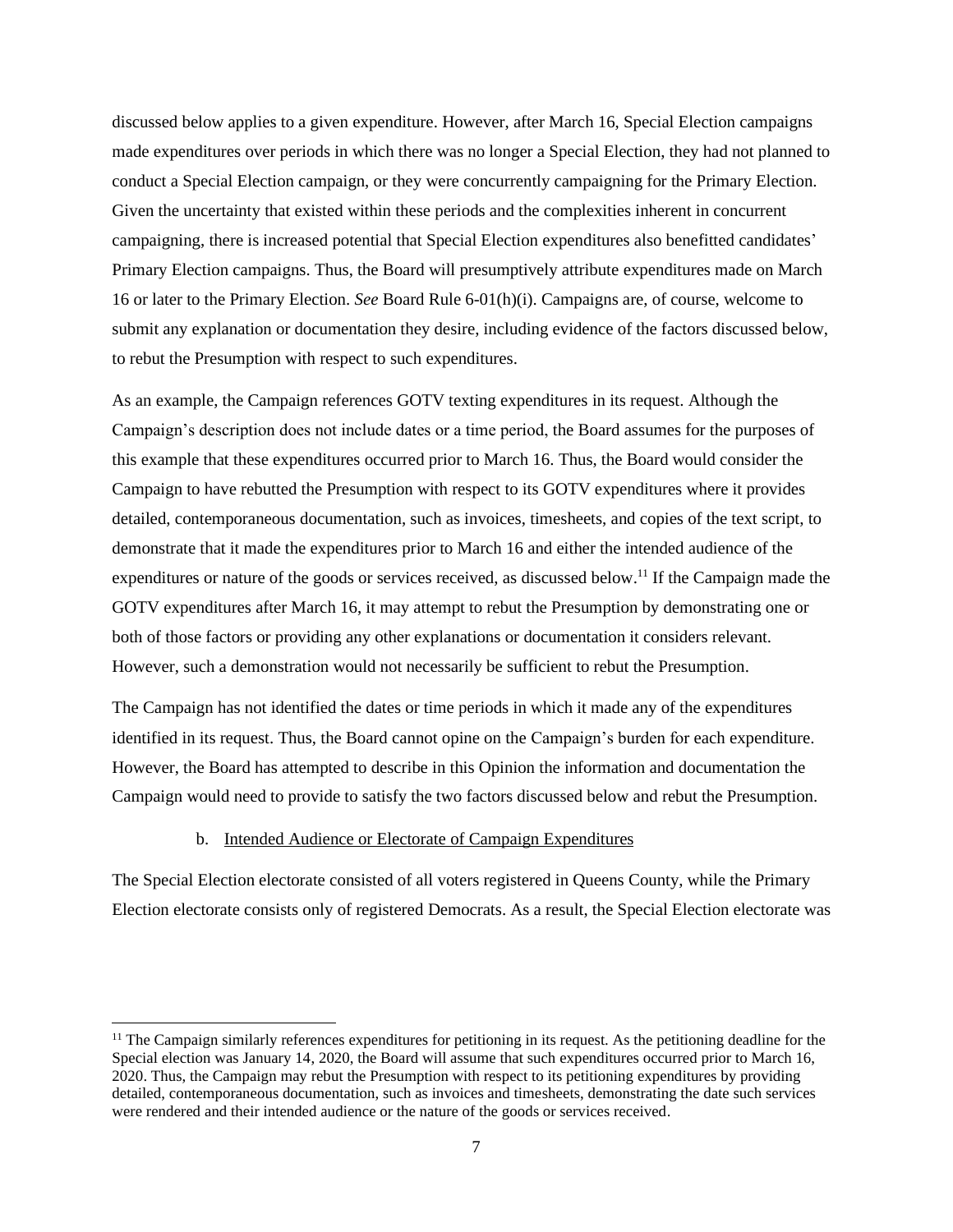larger than the Primary Election electorate.<sup>12</sup> In its request, the Campaign asserts that portions of its expenditures are not attributable to the Primary Election because they were targeted at, directed to or consumed by non-Democratic voters who are not eligible to vote in the Primary Election.

The Board acknowledges that campaigns may choose to make expenditures in one election that it would not make in another, based on the electorate for the office sought, and has previously recognized that campaigns may rebut the Presumption by demonstrating that an expenditure was not directed at a relevant electorate. *See* A.O. 2007-4; A.O. 2005-1; A.O. 1997-6. In A.O. 1997-6, the Board permitted a campaign to demonstrate that expenditures should not be attributed to an election for borough president based on "their arguable relationship" to an abandoned mayoral campaign due in part to the fact that the borough president's office covers a smaller constituency.<sup>13</sup> In A.O. 2005-1, the Board similarly permitted a campaign to rebut the Presumption where expenditures made prior to a primary election were "clearly directed to a general election audience," among other factors. *See* A.O. 2005-1. Given the difference in size between the Special and Primary Election electorates, the Board will permit candidates who were in both the Special and Primary Elections to rebut the presumption that expenditures are attributable to the Primary Election where they can demonstrate that such expenditures (or portions thereof) specifically targeted non-Democratic voters who could vote in the Special Election but not in the Primary Election.

In determining which expenditures are attributable to the Primary Election, the Board will distinguish between the cost of development and distribution of goods and services. Development costs are those incurred in the creation of the content of campaign materials, including campaign literature, call or text scripts, or advertisements. Distribution costs are those incurred to distribute campaign materials to, reproduce materials for, or otherwise contact, voters, including postage, printing, field staff salaries, and canvassing expenditures. Campaigns may rebut the Presumption with respect to the development costs of a specific expenditure by demonstrating, through detailed, contemporaneous documentation, that all or a portion of such expenditure specifically targeted non-Democratic voters. Where an expenditure solely targeted non-Democrats, the campaign may rebut the Presumption for its entire development cost. However, where an expenditure targeted both Democrats and non-Democrats, campaigns may rebut the

<sup>&</sup>lt;sup>12</sup> The New York State Board of Elections data as of February 21, 2020 indicates that there are 1,297,536 registered voters in Queens County, of whom 837,162 (65%) are registered Democrats. *See* New York State Board of Elections, Enrollment by County (Feb. 21, 2020) *available at* [https://www.elections.ny.gov/EnrollmentCounty.html.](about:blank) <sup>13</sup> The Board distinguished its findings in Advisory Opinion No. 1993-7, in which it concluded that all expenditures related to an abandoned mayoral campaign were attributable to a subsequent election for public advocate, another citywide office. *See* Advisory Opinion No. 1993-7 (July 20, 1993). The Board found that A.O. 1993-7 was not applicable because it concerned a candidate's campaigns for two city-wide offices with identical constituencies and examined campaign expenditures in the context of the Act's expenditure limit relief provision, which includes expenditures that are not included in the calculation of a campaign's expenditure limit under Sections 3-706(1) and (2) of the Act. *See* A.O. 1997-6.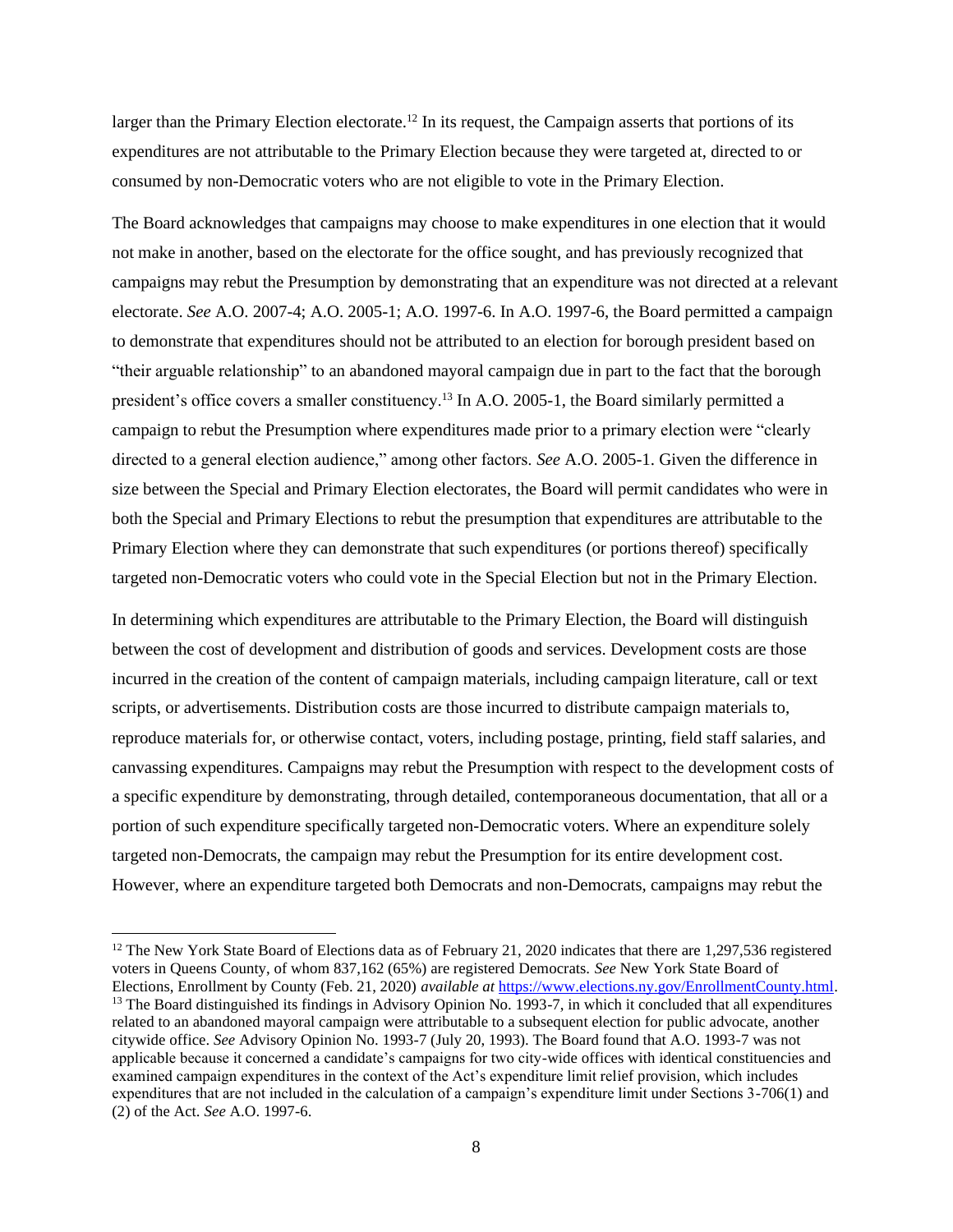Presumption only as to the development costs specifically associated with the production of physical goods, such as mailers or literature, and only in proportion to the share of such goods that it can demonstrate it distributed to identified non-Democratic voters. Campaigns may rebut the Presumption with respect to distribution costs by providing detailed, contemporaneous documentation, such as receipts for postage, of the additional costs incurred in distributing the goods or services to non-Democratic voters.

For example, in its request, the Campaign identifies significant expenditures on mailers, literature, and campaign advertisements that it asserts were targeted at or directed to non-Democratic voters. These expenditures contain a mix of development and distribution costs and the Campaign may attempt to rebut the Presumption with respect to either or both for each expenditure. For expenditures related to the creation of the content of these communications, such as design, photography, or videography, the Campaign must provide detailed, contemporaneous documentation, such as invoices, contracts, or timesheets, to demonstrate the cost of their development. The Campaign may then demonstrate, through detailed, contemporaneous documentation, that either 1) all of such cost is not attributable to the Primary Election because the communication solely targeted non-Democratic voters, or 2) a portion of the cost is not attributable to the Primary Election because the communication constituted a physical good and the proportion of the total expenditure was delivered to identified non-Democratic voters should not be attributable to the Primary Elections. For expenditures related to the distribution or reproduction of those materials, such as printing, postage, or advertisement placement, the Campaign must provide detailed, contemporaneous documentation to demonstrate the added cost of distributing generic campaign materials to non-Democratic voters or the cost of distributing materials specifically targeting non-Democratic voters.<sup>14</sup>

The Campaign's request also identifies expenditures for staff and field employees' salaries. Employee salaries raise a complex web of issues, particularly where committees share personnel or work for both committees is conducted simultaneously. The Board has permitted campaigns to rebut the presumption that all or part of an employee's salary should be attributed to an election by submitting detailed, contemporaneous documentation to demonstrate that an employee's work "was without purpose or benefit for" that election and related solely to an election for a different office (*see* A.O. 1997-6). Therefore, to rebut the presumption that these expenditures are attributable to the Primary Election, the

<sup>&</sup>lt;sup>14</sup> The Campaign's request references the difficulties inherent in determining whether any materials sent to a particular address may have also reached Democratic or non-Democratic voters. Where the Campaign reasonably explains its attempts to target non-Democratic voters and supports that explanation with the necessary documentation as described in this Opinion, the Board will not question whether Democratic voters living with non-Democratic voters may have also been exposed to those materials or vice versa.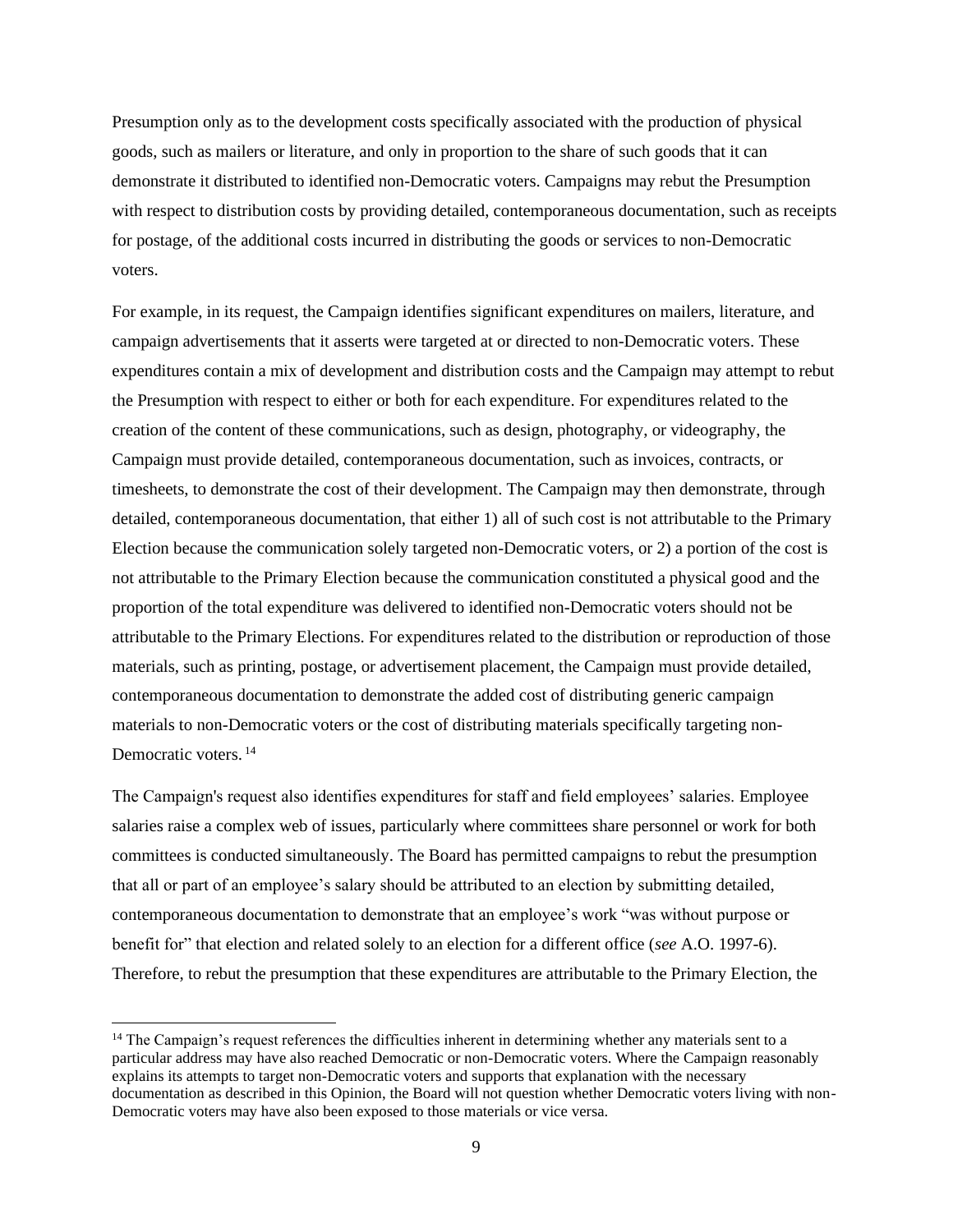Campaign must provide detailed, contemporaneous documentation, such as timesheets and contracts describing the work performed, that clearly identify the amount of time a staff member or field employee spent developing material for a non-Democratic audience or targeting non-Democratic voters, and that the employee's work was without purpose or benefit for the Primary Election.

#### c. Nature of Goods or Services

The Campaign's request identifies expenditures for both durable and non-durable goods or services which it asserts have no or reduced value in the context of the Primary Election, such as posters featuring the March 24, 2020 date for the Special Election. The Board will distinguish between durable and nondurable goods and services when determining whether a campaign can rebut the Presumption for specific expenditures.

The Board considers goods that may be re-used or repurposed and services that resulted in data or materials relevant to the Primary Election to be durable because they may ultimately benefit a campaign in the Primary Election. Contrarily, the Board considers goods or services that are inextricably linked to the Special Election, such as campaign materials prominently featuring the original Special Election date or services that are irrelevant in the Primary Election, to be non-durable. To rebut the presumption that expenditures are attributable to the Primary, a campaign must demonstrate through detailed, contemporaneous documentation and explanations that it made expenditures on non-durable goods or services in relation to the Special Election.

As an example, in its request, the Campaign identifies expenditures for posters containing the March 24, 2020 date of the Special Election. Because the date is prominently featured on these materials, the Board would likely consider them to be non-durable and of no benefit in the Primary Election. *See* A.O. 2005-1. As such, provided that the Campaign can document through detailed, contemporaneous documentation, such as invoices and images of the posters, the cost of the expenditure, the Board would not attribute the cost of the posters to the Primary Election. In addition, the Campaign must provide a sworn statement indicating that it did not repurpose or distribute them for the Primary Election.

The Campaign also identifies expenditures for staff salaries, which present more difficult scenarios. As previously discussed, it is difficult to demonstrate that the work of a particular employee was non-durable or conferred no benefit for the Primary Election. The Board has already noted that attributing staffing costs in concurrent elections may require more than contemporaneous time sheets documenting the time a particular employee spent working for each campaign. *See* A.O. 2007-4. However, the Board has permitted campaigns to allocate staff salaries between elections based on contemporaneous documentation, such as timesheets, that include detailed descriptions of the specific matters worked on by

10